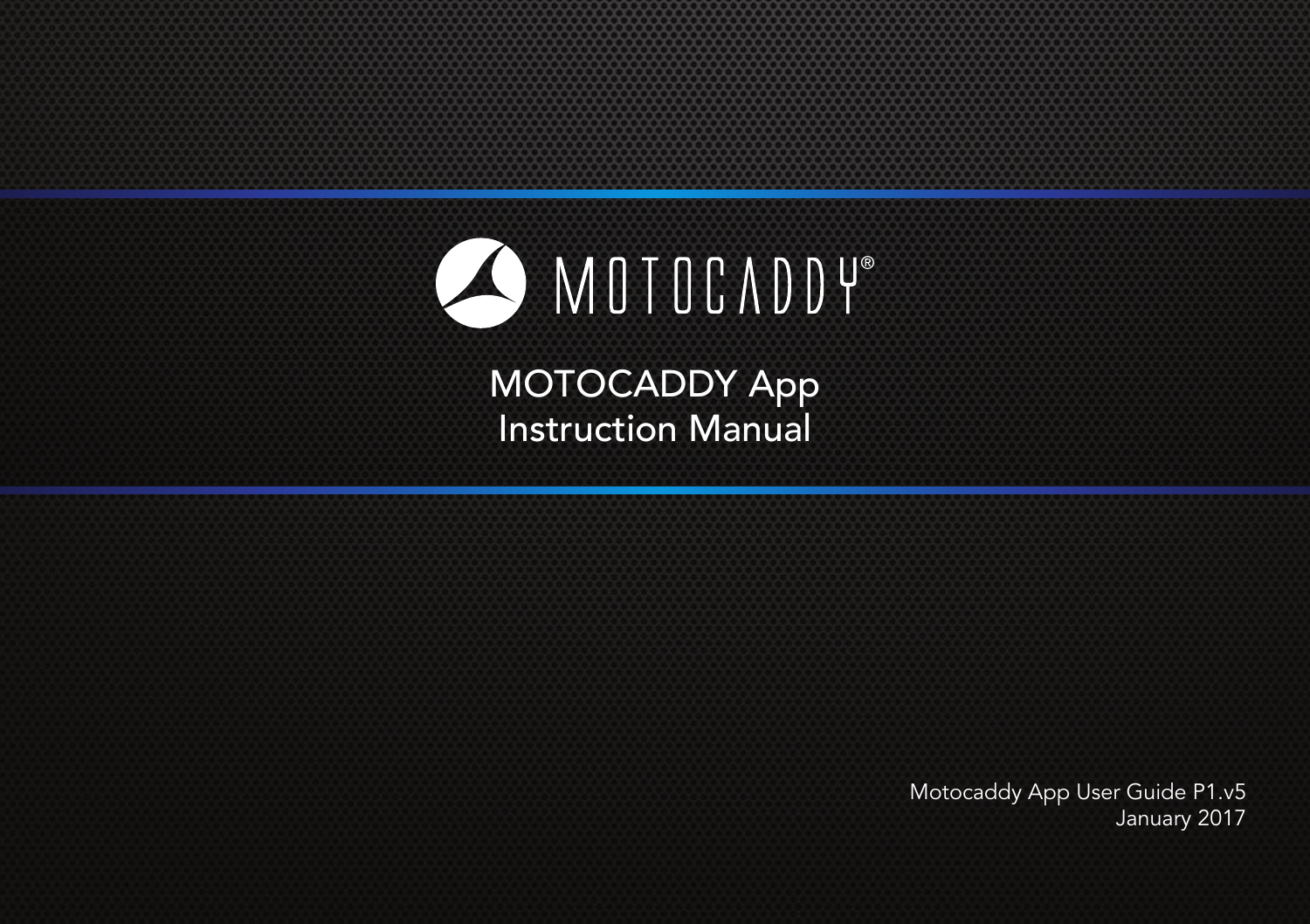#### Welcome

This user manual was compiled to guide you through the features and functionality of the Motocaddy smartphone app. Please see page 3 for details in regards to installing the app

#### Table of Contents

| Install Motocaddy Smartphone App3 |  |
|-----------------------------------|--|
|                                   |  |
|                                   |  |
|                                   |  |
|                                   |  |
|                                   |  |
|                                   |  |
|                                   |  |

| Motocaddy Store (Under Development)15 |  |
|---------------------------------------|--|
|                                       |  |

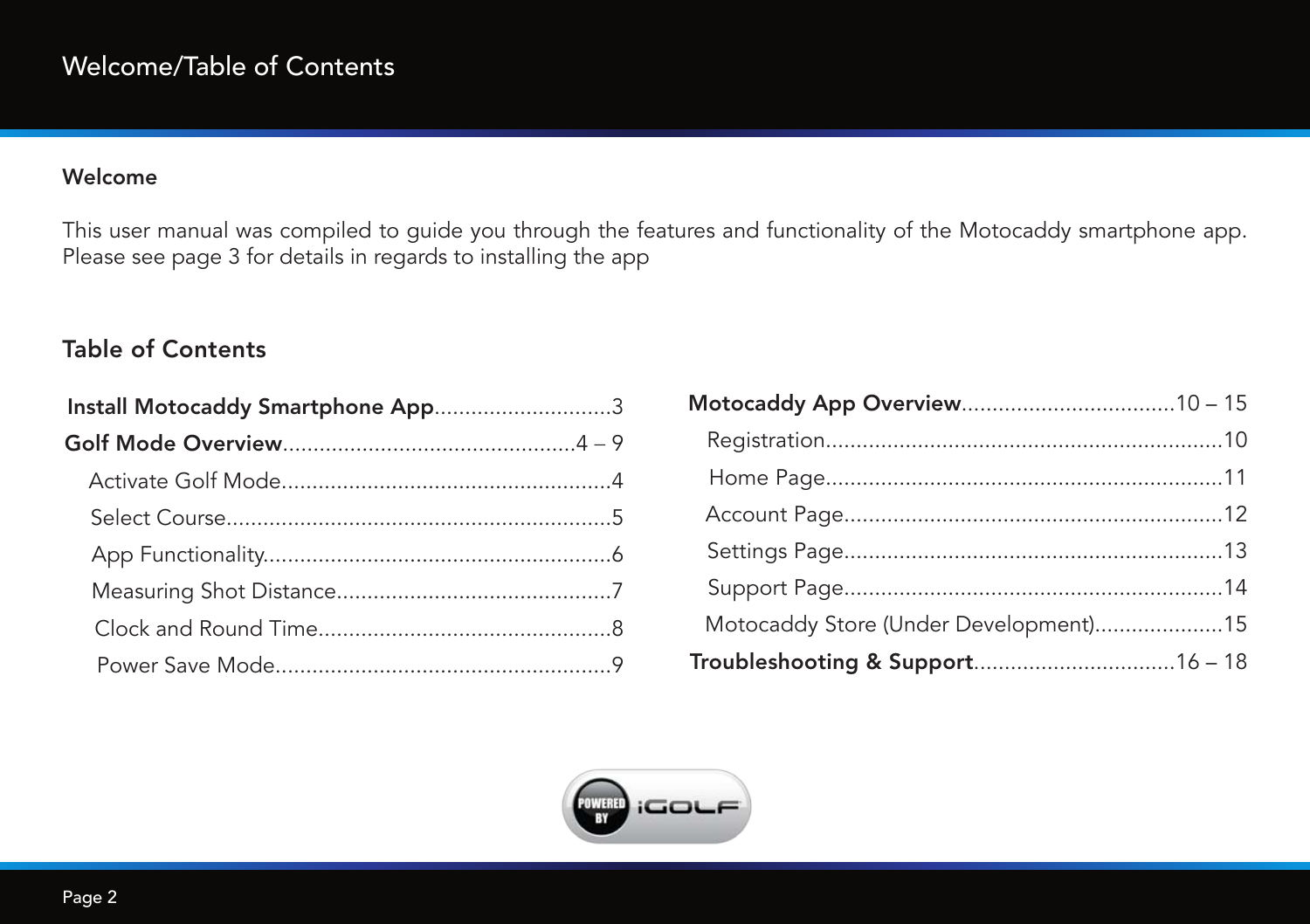#### Install Motocaddy Smartphone App

The Motocaddy app utilizes the GPS hardware on your smartphone to provide distances on the golf course.

The Motocaddy app is compatible with iPhone 4s or newer (running iOS 9.0 or later) & Samsung Galaxy S4 or newer (running Android 4.3 or later).

#### iPhone: Samsung Galaxy S Phones:



Apple, the Apple logo, and iPhone are trademarks of Apple Inc., registered in the U.S. and other countries. App Store is a service mark of Apple Inc.

Android, Google Play, and Android Pay are trademarks of Google Inc.

Samsung and Galaxy S are trademarks of Samsung Electronics Co. Ltd.

The Bluetooth® word mark and logos are registered trademarks owned by the Bluetooth SIG, Inc. and any use of such marks by Motocaddy is under license. Other trademarks and trade names are those of their respective owners.

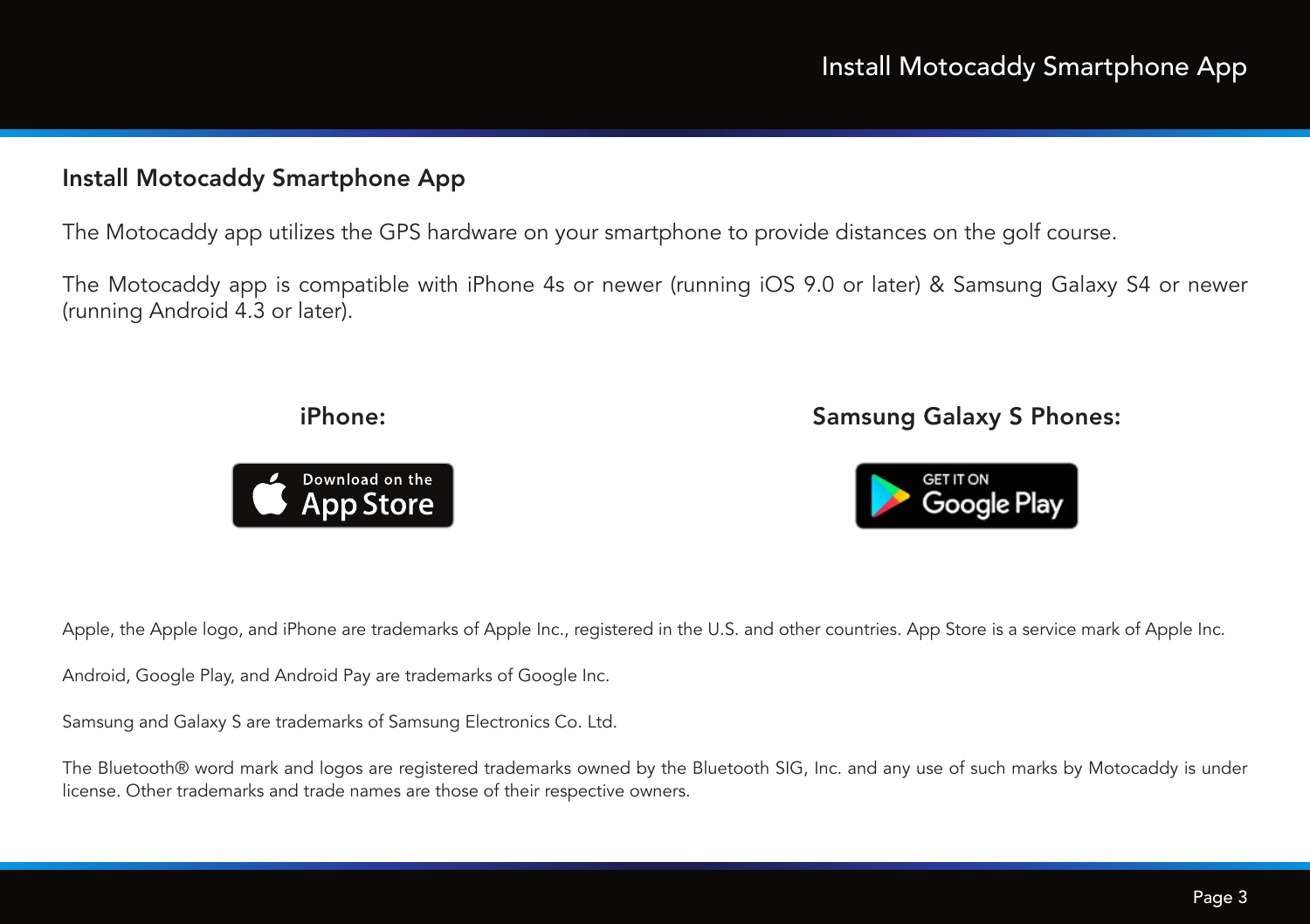#### Activate Golf Mode

You can activate Golf Mode by selecting the large Play Golf button on the Home page of the App. .

If viewing the Home page when golf mode is active, the name of the current course selection will display here. Selecting the course name will return to the list of local courses, selecting the Play Golf button will return to Golf Mode.



#### **BISHOPS STORTFORD GOLF CLUB**

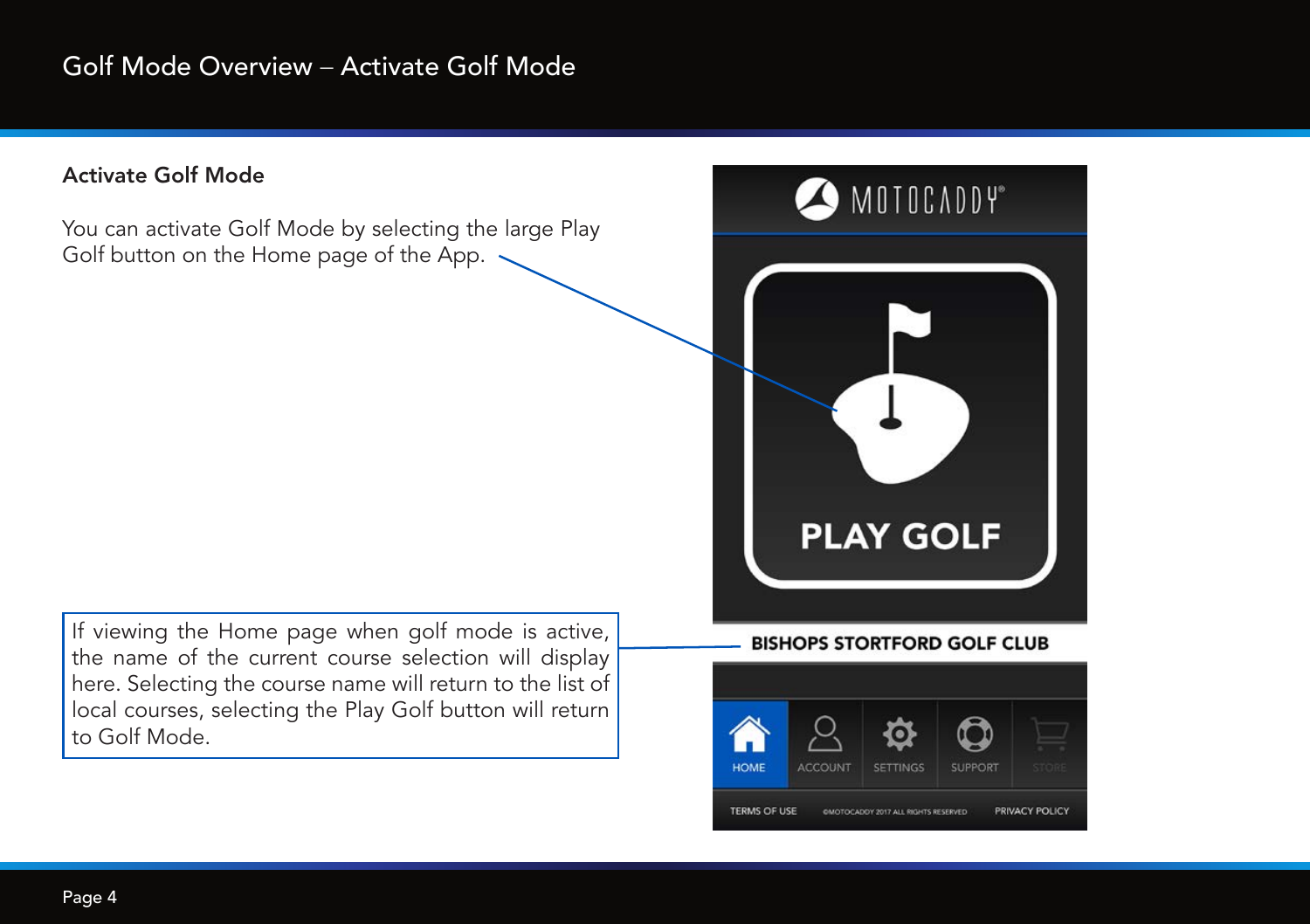#### Select Course

After selecting Play Golf, the app will display a list of nearby courses, with the closest course at the top of the list. Select the course you are playing to begin your round. Alternately, you can use the search bar at the top of the screen to search for any course by name.

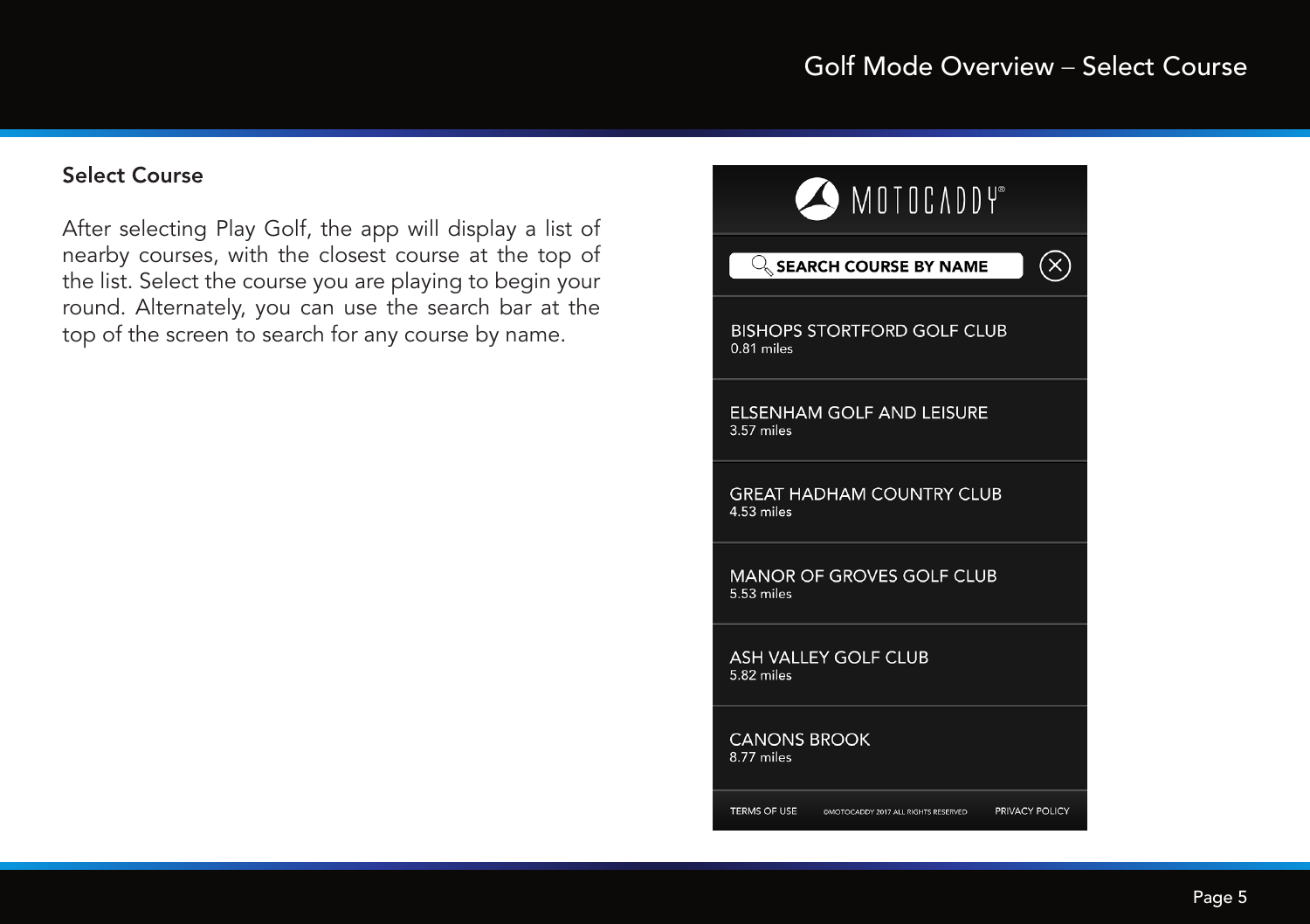#### App Functionality

By default, the app will display the map view for the first hole. The features of this page include:

- Shot planning: move the Shot Planning icon (Motocaddy logo) around to measure the distance to any point on any hole.

- Hole information: the hole information and front/center/back of the green distances are displayed directly above the map.

- The header bar displays the current time and the total round time in the upper corners, with 3 buttons in between them. The button highlighted in blue indicates the active page. These buttons allow you to switch between map view and power save mode, or you can return to the home page of the app and select a new course.

- The footer provides controls that allow you to manually cycle between holes, zoom-in to the green, or measure the distance of any shot taken.

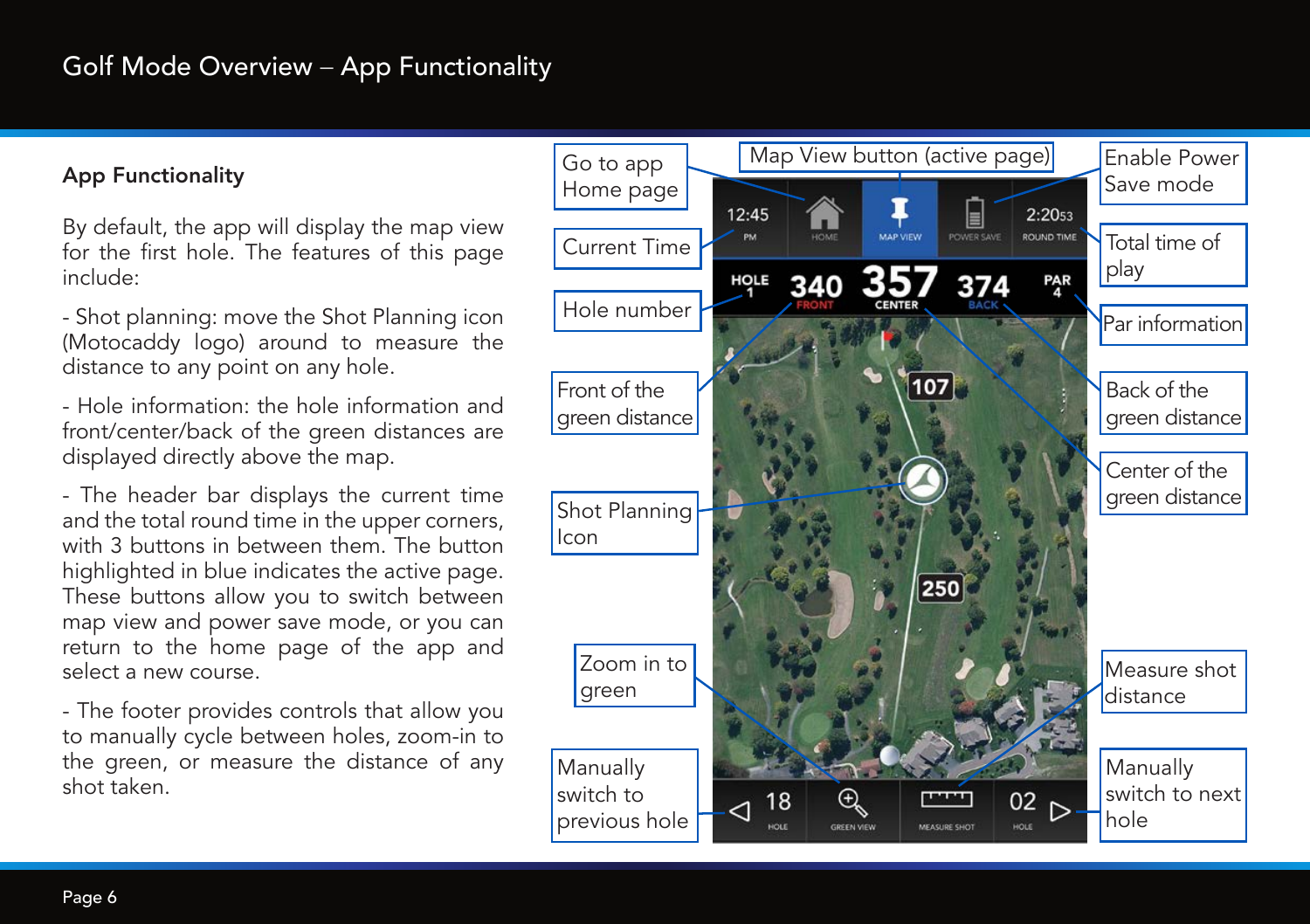#### Measuring Shot Distance

To measure the distance of a shot, select the Measure Shot button located in the footer. This will set the location from which the shot was taken (Point A) to zero. After activating the Measure Shot button, move to the location of the ball. When standing by your ball (Point B), the distance shown in the Measure Shot field is the straight-line distance between Points A and B.



Measure shot distance active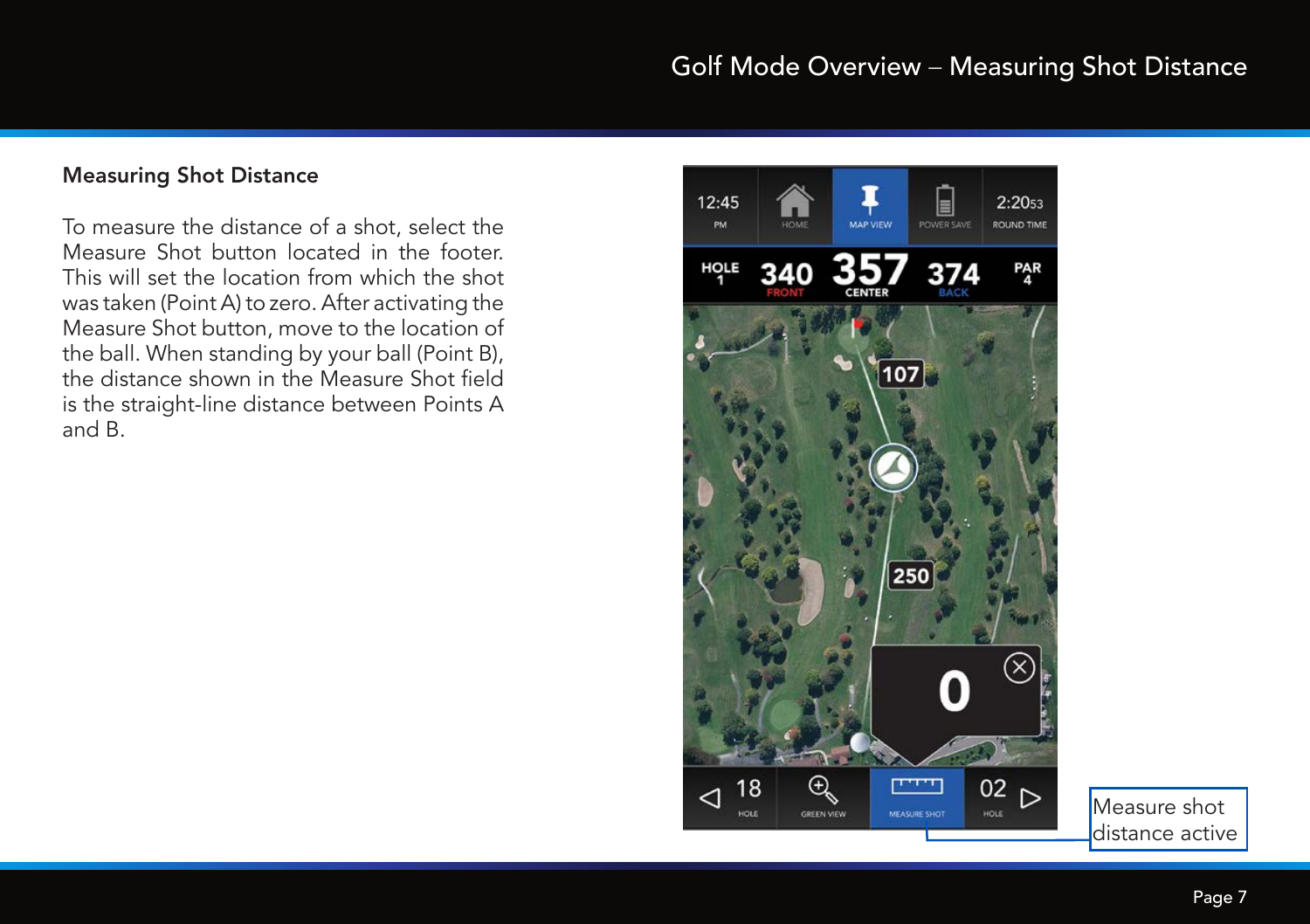#### Clock and Round Time

The header bar includes a clock which displays the current time and a round timer that tracks the total time of play. These are also buttons; when activated, they will display a drop-down displaying each clock at a larger size, and the round timer also includes pause/ start and reset controls. These are shown in the image to the right.

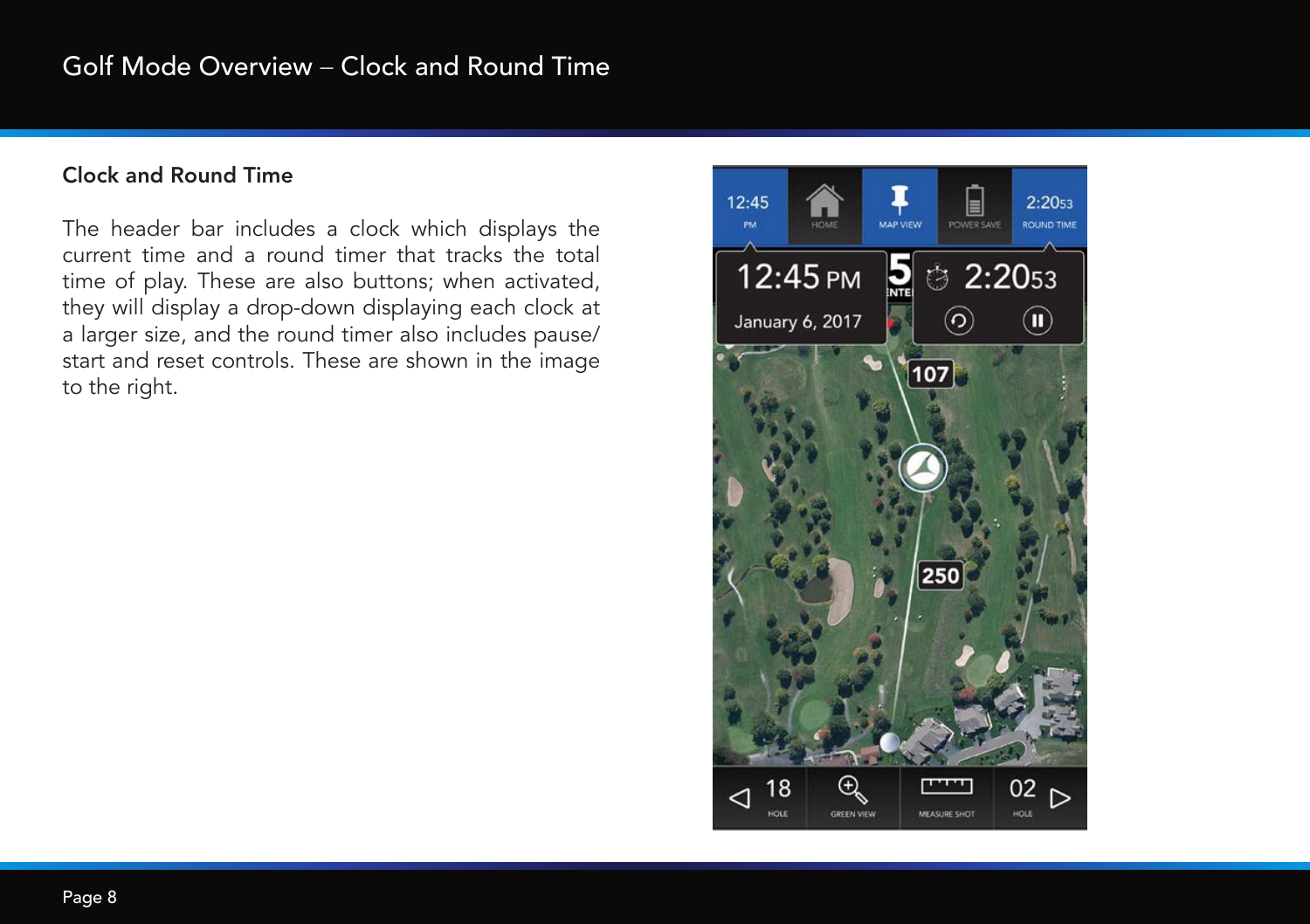#### Power Save Mode

Power Save mode reduces data usage and battery power consumption by dropping the overhead map view and displaying a more basic distance page which utilizes less processing resources. Power Save mode will display the hole information and distances to the green, and you can still access other features such as shot measurement and manual hole advancement. To return to the overhead map view at any time, simply select the Map View button located in the header.

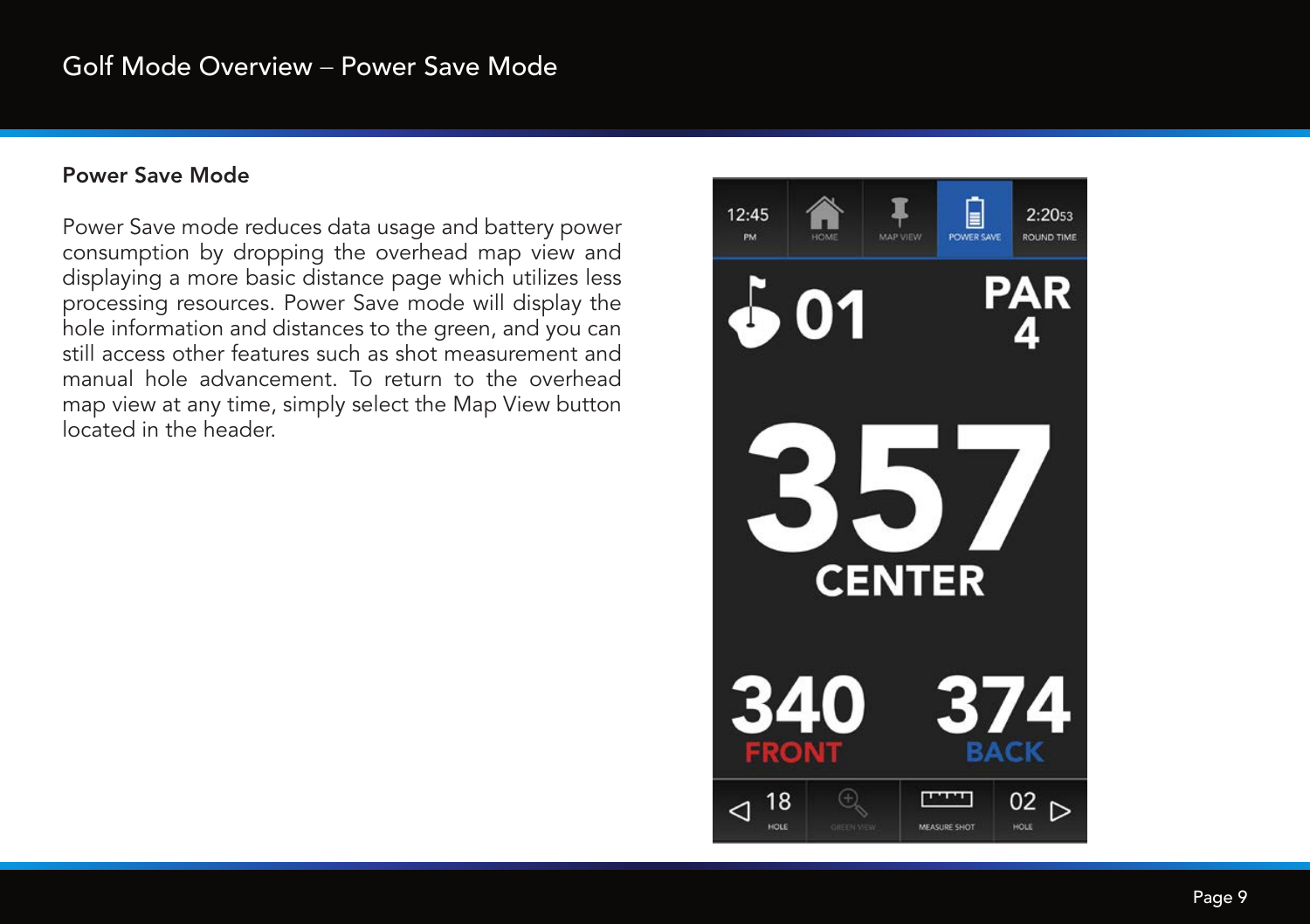#### Registration

Upon first opening the Motocaddy app you will be asked to register. Simply provide your first & last name, email address, and country of residence and registration is complete! After registering you will have access to the full functionality of the app. Please note that you can update your registered information later from the Account page (see page 12).

You will also receive a prompt (iPhone version shown below) requesting permission for the Motocaddy app to access your location when the app is in use. Select "Allow," as this is necessary in order for the Motocaddy app to find local courses near you and provide distance information when golfing.



When all fields are complete, select the Register Button to submit your information and begin using the Motocaddy app.

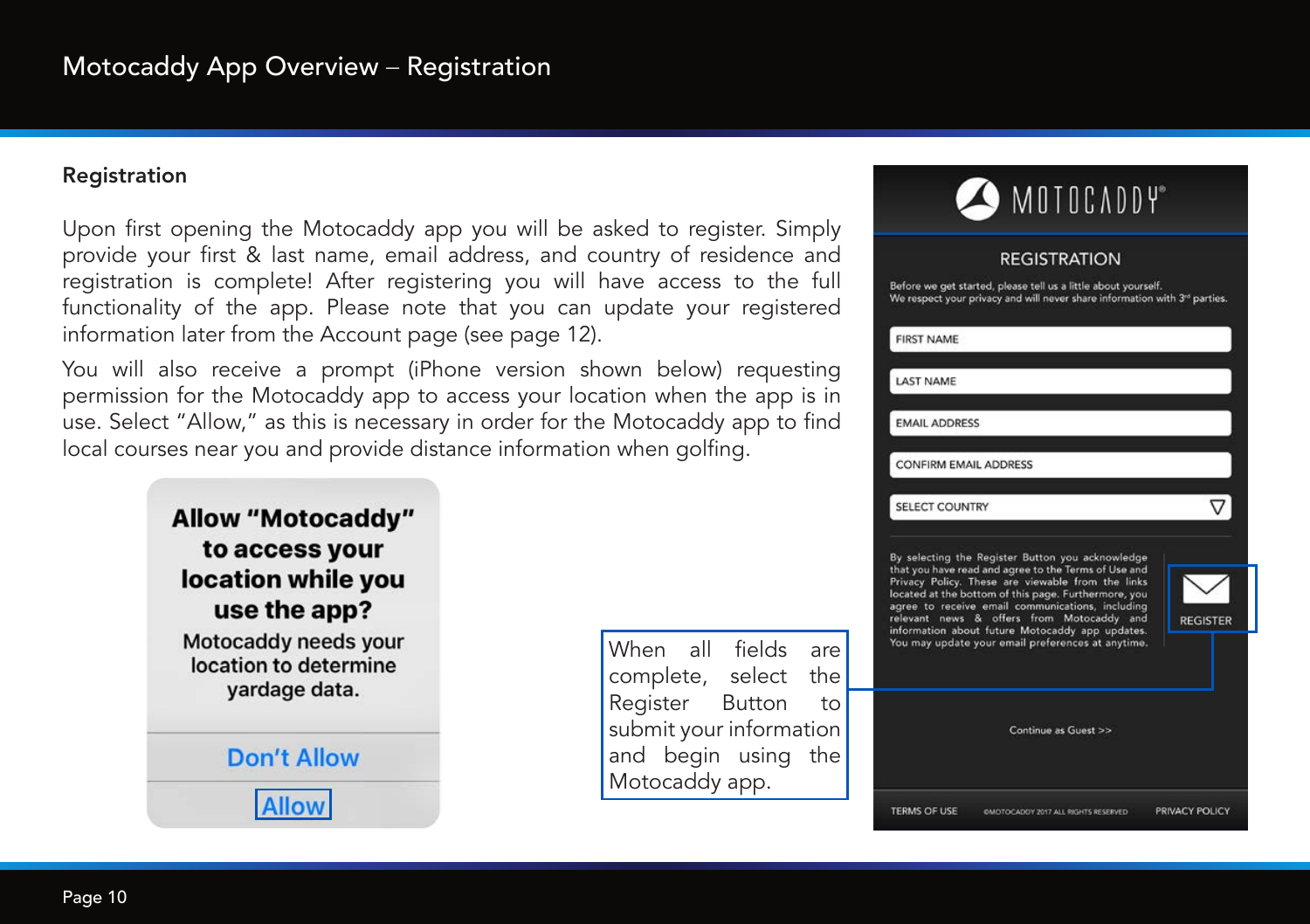### Motocaddy App Overview – Home Page

#### Home Page

Fom the Home page you can activate Golf Mode by pressing the Play Golf Button. If viewing the Home Page when Golf Mode is active, the current selected course name will display in the text box.

Use the Navigation Bar at the bottom to cycle through additional app pages (Account, Settings, Support, Motocaddy Store\*).

\*Note: Motocaddy Store is available only in the United Kingdom.

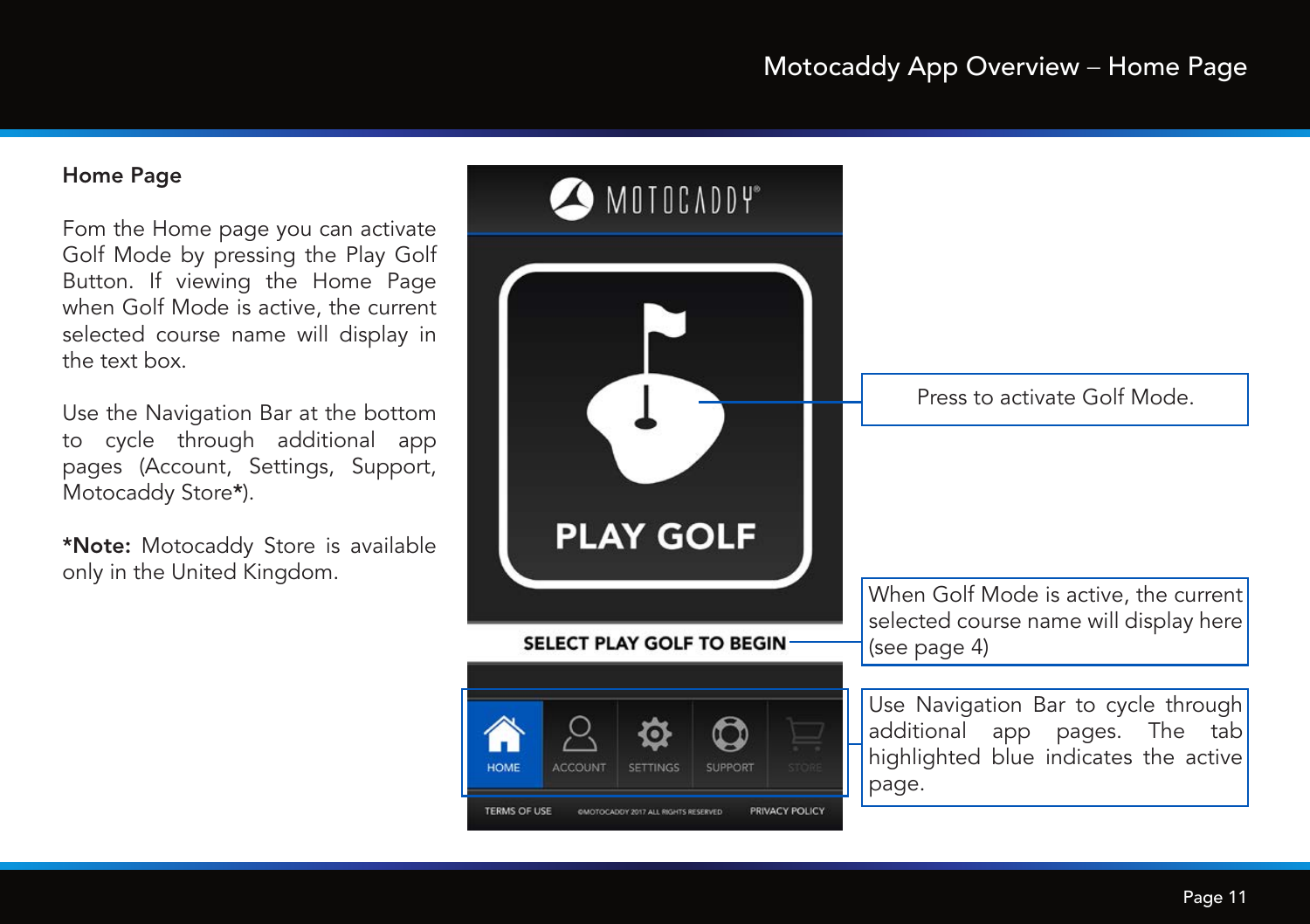#### Account Page

The Account Page allows you to update your previously registered information (First Name, Last Name, Email Address, Country of Residence), provide additional information (Phone Number and Address\*), and/or update your email preferences.

\*Note: Providing address information is advantageous for UK users that use the Motocaddy Store feature when it is available, as it will expedite the checkout process by prefilling required fields with information from the Account page.

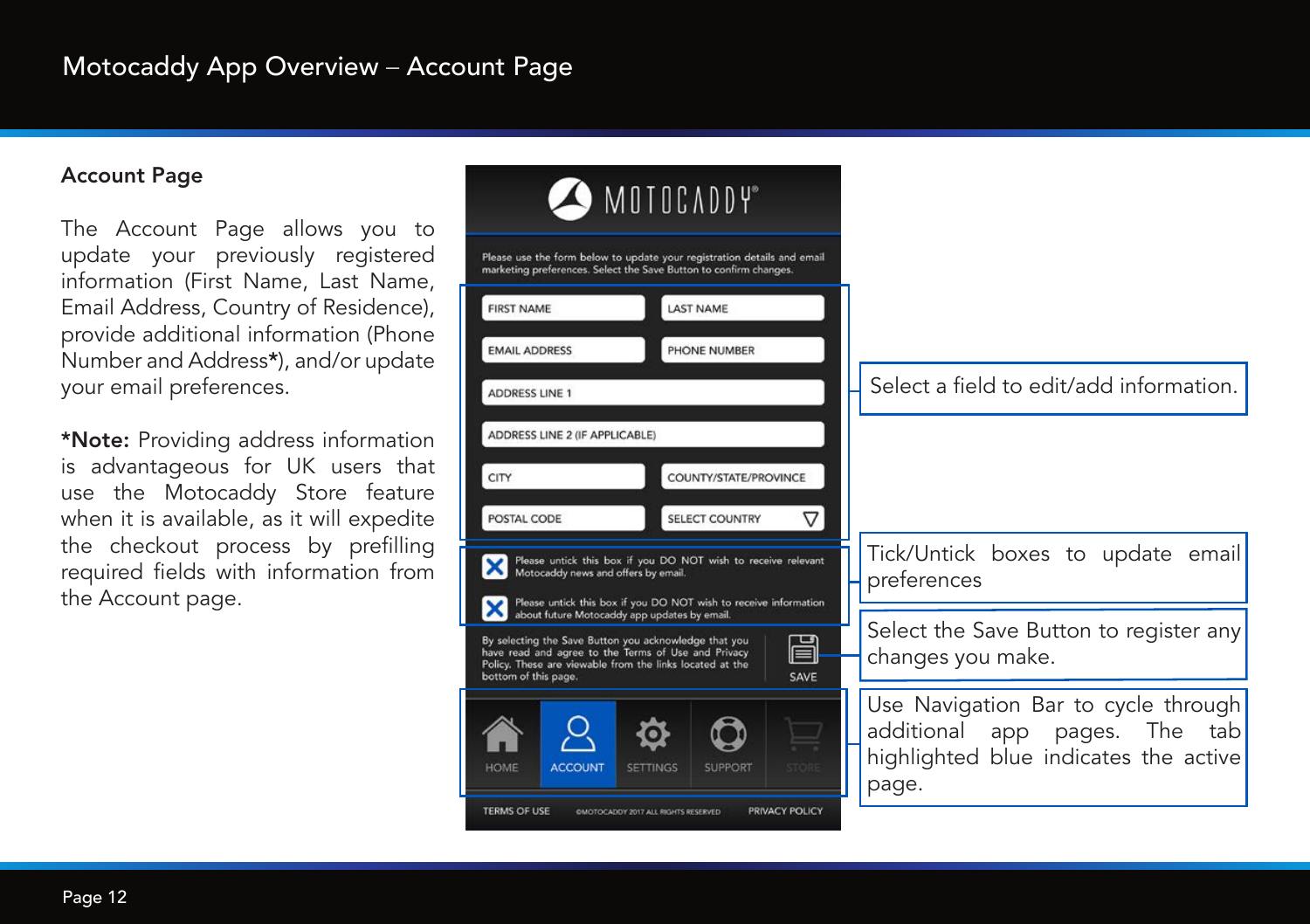#### Settings Page

The Settings Page provides the ability to customize the app to suit your preference\*. You may set your preferred unit of measure (yards or meters) and set your preferred language (English, French, German, Spanish, or Swedish).

\*Note: the Unit of Measure field highlighted in blue indicates the active setting. The language showing in the language box indicates the active language setting.

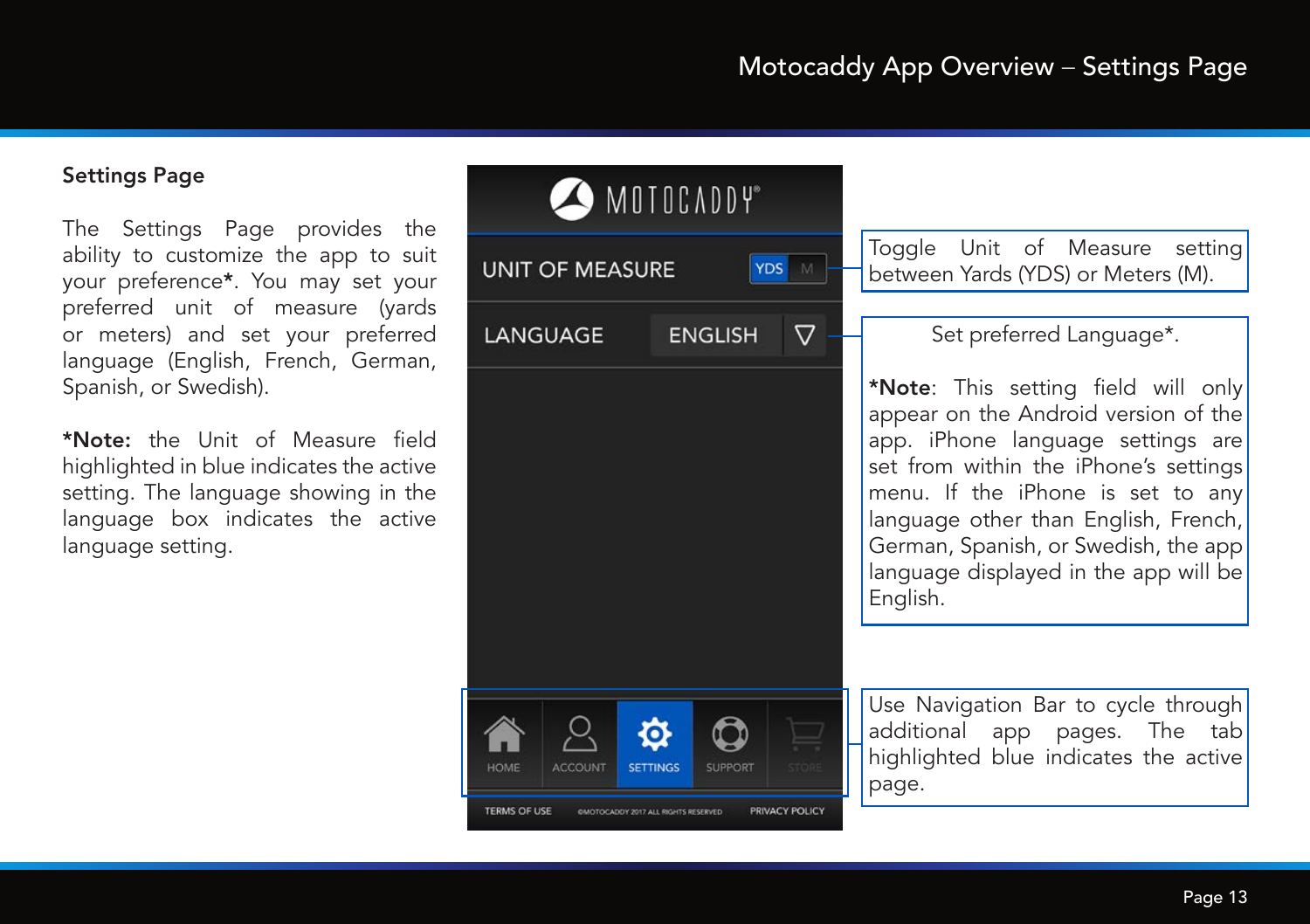#### Support Page

The Support Page is setup for your convenience. Check for app/firmware updates, submit new mapping or updated mapping requests directly to iGolf, quickly link to the Motocaddy website, send emails to Motocaddy customer support, or download user manuals and FAQ documents.

page.

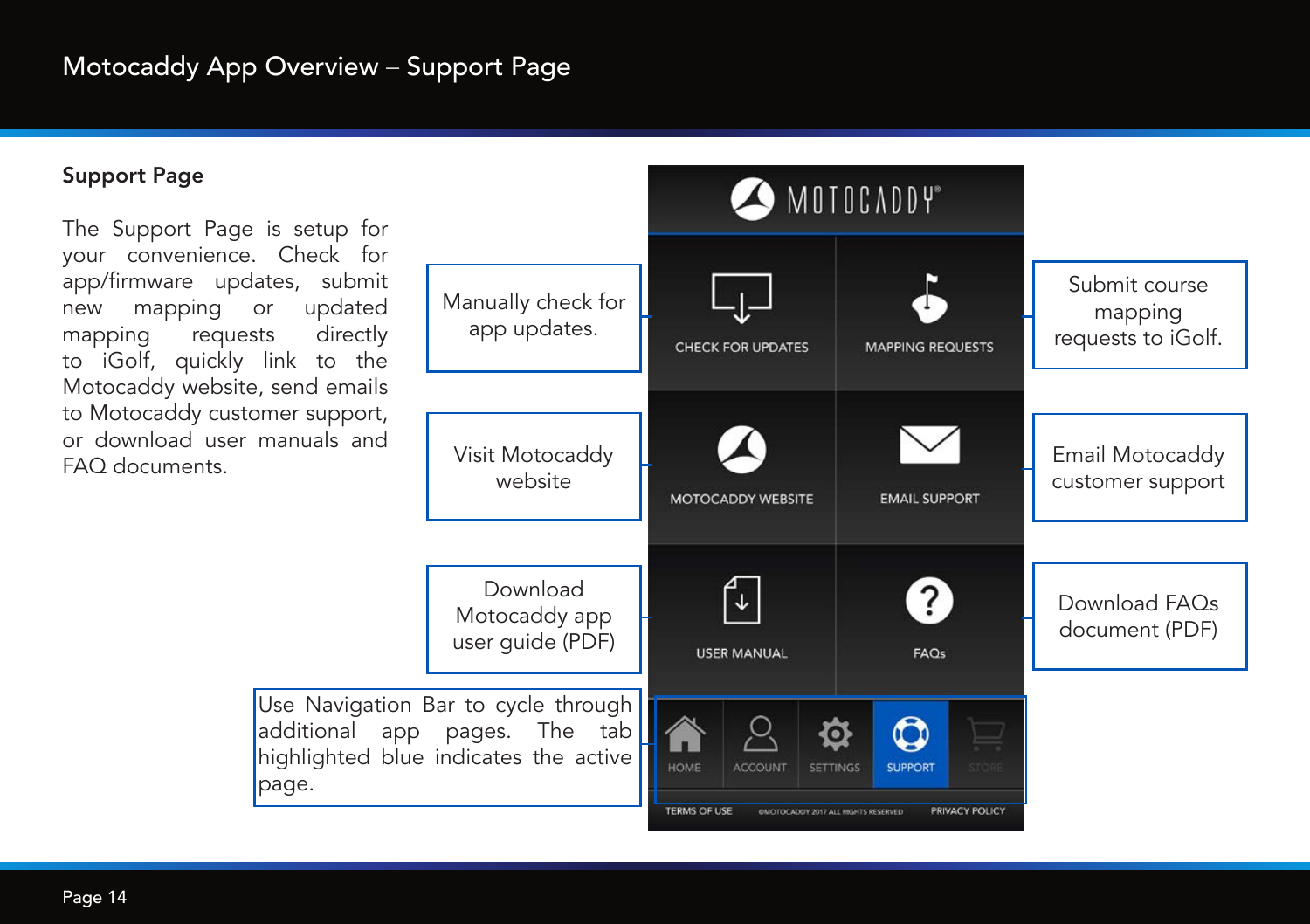#### Motocaddy Store

We are working to add access to our online store through our app for our app users located in the United Kingdom. Accessibility will become available through an app update when the store is ready, and this user guide will be updated and made available for download at that time.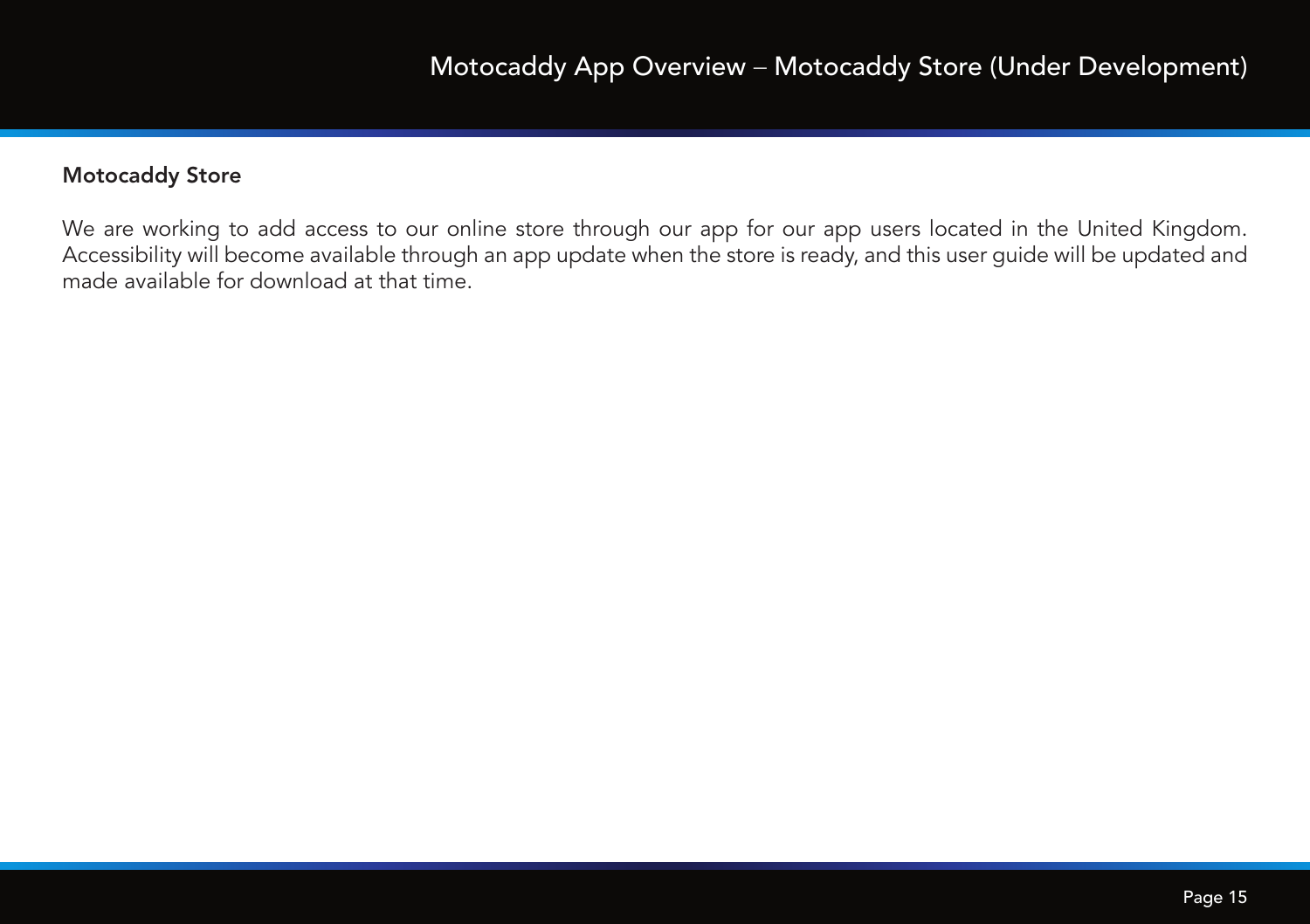#### What smartphones are compatible with the Motocaddy app?

The Motocaddy app is compatible with iPhone 4 or newer (running iOS 9.0 or later), and Samsung Galaxy S4 or newer (running Android version 4.3 or later).

#### Are there any fees to use the app?

The Motocaddy app is 100% free of charge. This is subject to change without notice subject to Motocaddy's sole discretion per the terms of use, reviewable on the app.

#### How much of my smartphone battery does the Motocaddy app use?

This is proportional to the amount of time the display on your smartphone display is powered on in order to access the map view and other app-side features.

#### What is Power Save mode?

Power Save mode is a battery-saving feature. When enabled, the phone will stop displaying the overhead course view. GPS is still enabled in Energy Mode, so accurate distances are still provided, and you can still track shot distances as well.

#### Does the Motocaddy app use any data?

Mobile data is required in order to access iGolf's global golf course database, and also in order to display Apple Maps and Google Maps when in Map View. After selecting your course, you can select Power Save mode, then disable data on your phone. The app will only be using GPS for distances in this scenario.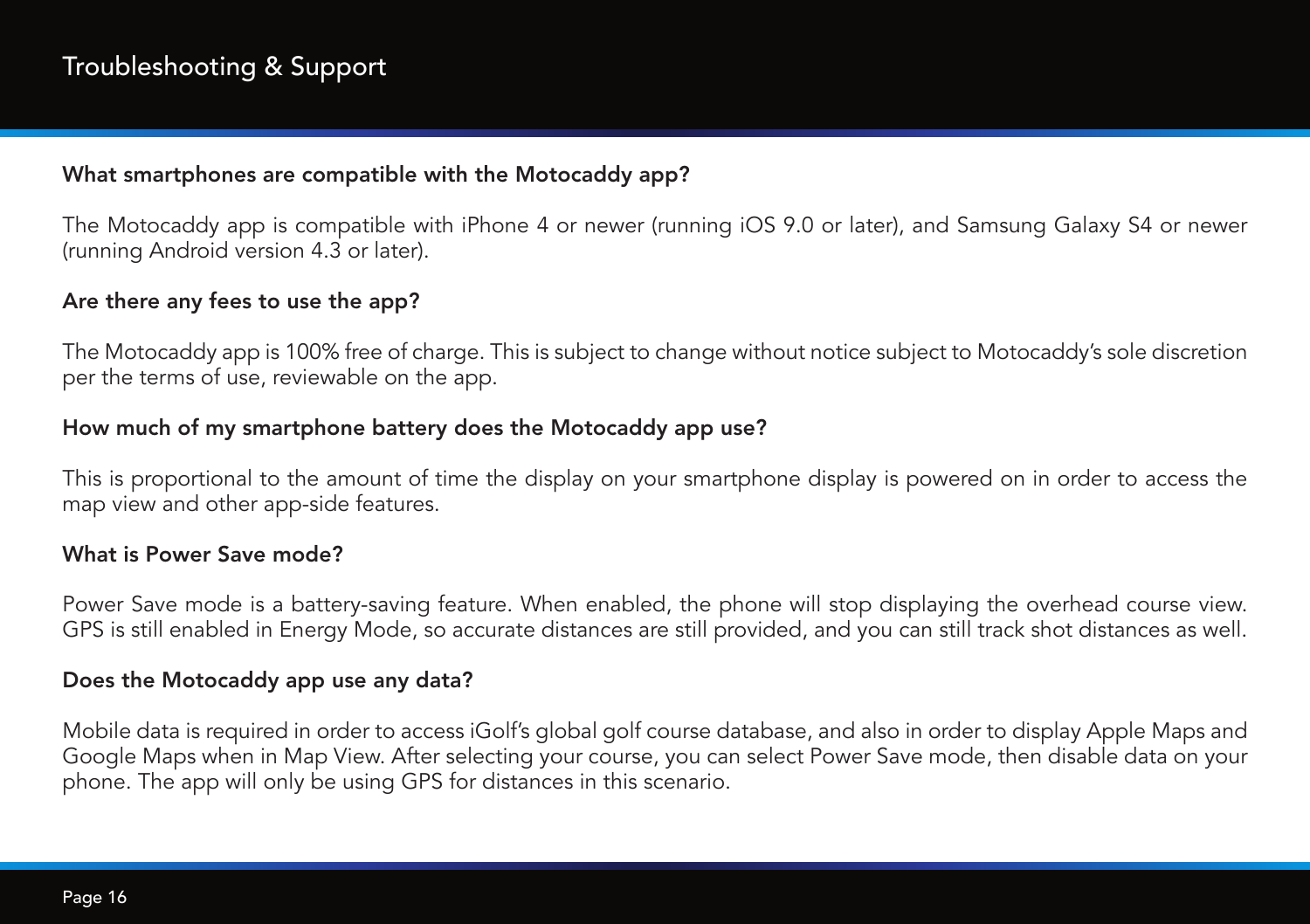#### I want to play a course that has been updated recently or is not listed. Can this be remedied? If so, how?

Courses may undergo renovations from time to time. More rarely, you may come across a course that is yet to be mapped by iGolf. Please submit requests for mapping updates or new course mapping to iGolf's course mapping team at courseupdate@l1inc.com. Requests are usually processed within 7 – 14 days of submission.

#### The app occasionally displays inaccurate distances. Why?

Recent renovations to a course will require that the mapping be updated. See the previous answer for details on submitting requests for mapping updates.

#### How do I manually advance holes?

The Motocaddy app will advance holes automatically as you navigate the course, so the need to manually advance holes is rare. In such rare instances (i.e. a shotgun start in a tournament) the Map View and Power Save pages include manual advance buttons in the corners of the footer. The button on the right advances to the next hole, the button on the left returns to the previous hole.

#### How many courses are available?

As the #1 Golf GPS database, iGolf provides access to tens of thousands of courses across the globe, including over 36,000 courses in North America (the United States, Canada, Mexico, Puerto Rico), Australia, New Zealand, the United Arab Emirates, Europe (the United Kingdom, Ireland, Sweden, France, Italy, Spain, Portugal, Germany, Austria, Belgium, Switzerland, the Netherlands, Finland, Denmark, Norway, and many others), South Africa, and throughout Asia.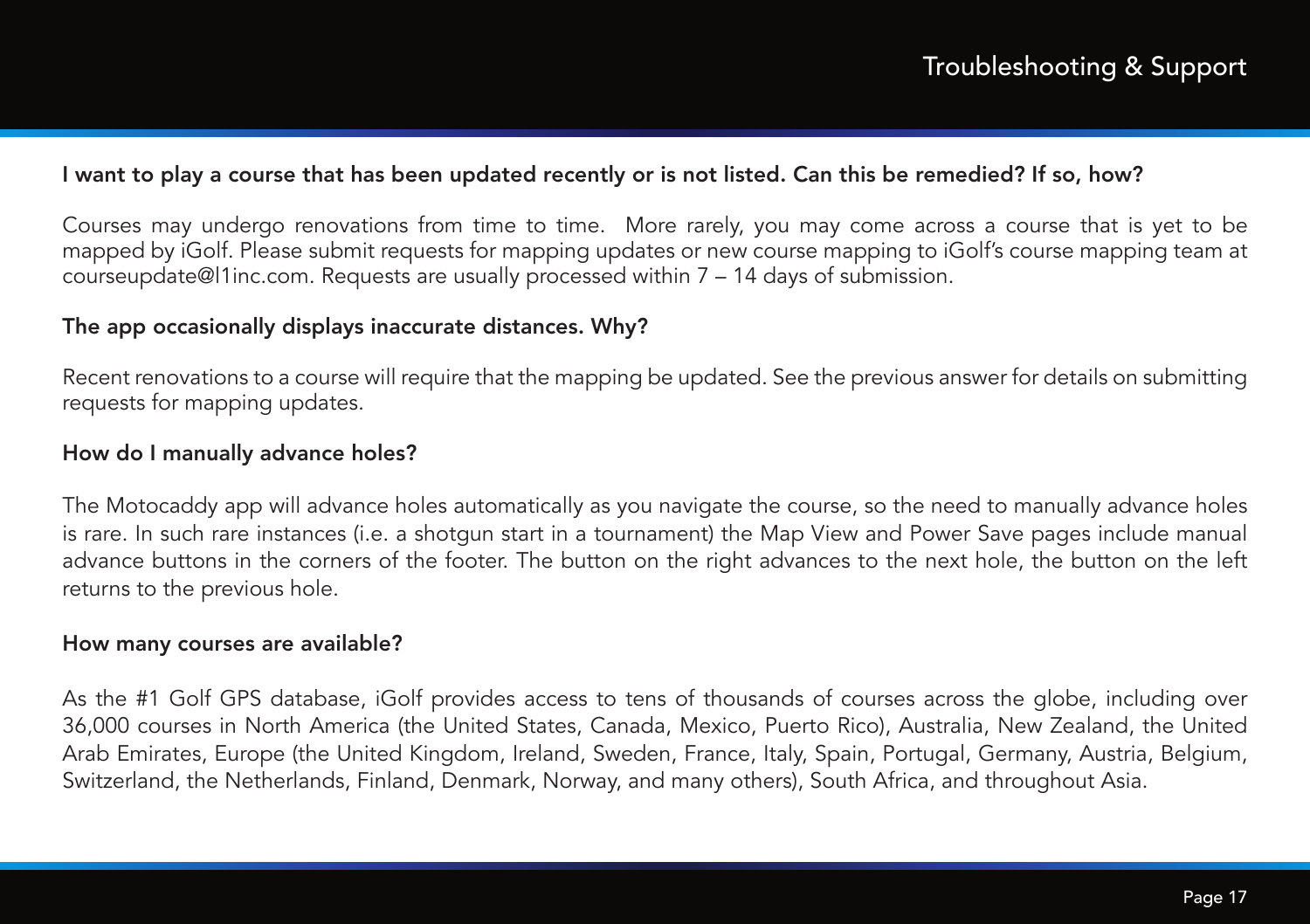#### Is the Motocaddy app tournament legal?

The Motocaddy app is compliant with USGA and R&A regulations. It is tournament legal as allowed under local rules. When competing in tournaments or leagues, make sure to always be aware of local rules and comply with them.

#### How do I change the unit of measurement from yards to meters?

The Settings page includes a unit of measurement setting. Simply change the setting to your preference, and it is automatically saved.

#### Why is the course map not displaying?

A data connection is required to display the course maps. Enable data in your smartphone's settings, and make sure that your phone is showing that it has reception.

#### Can I measure the distance of my drives and other shots?

Yes. From the Map View and Power Save pages in Golf Mode, there is a "Shot" button located in the footer. To measure the distance of a shot, select this button in the location from which the shot was taken; this location is set to zero (point A). The Motocaddy app will measure the distance as you make your way to your ball. When you are standing by your ball (point B), the distance shown is the total straight-line distance between points A and B.